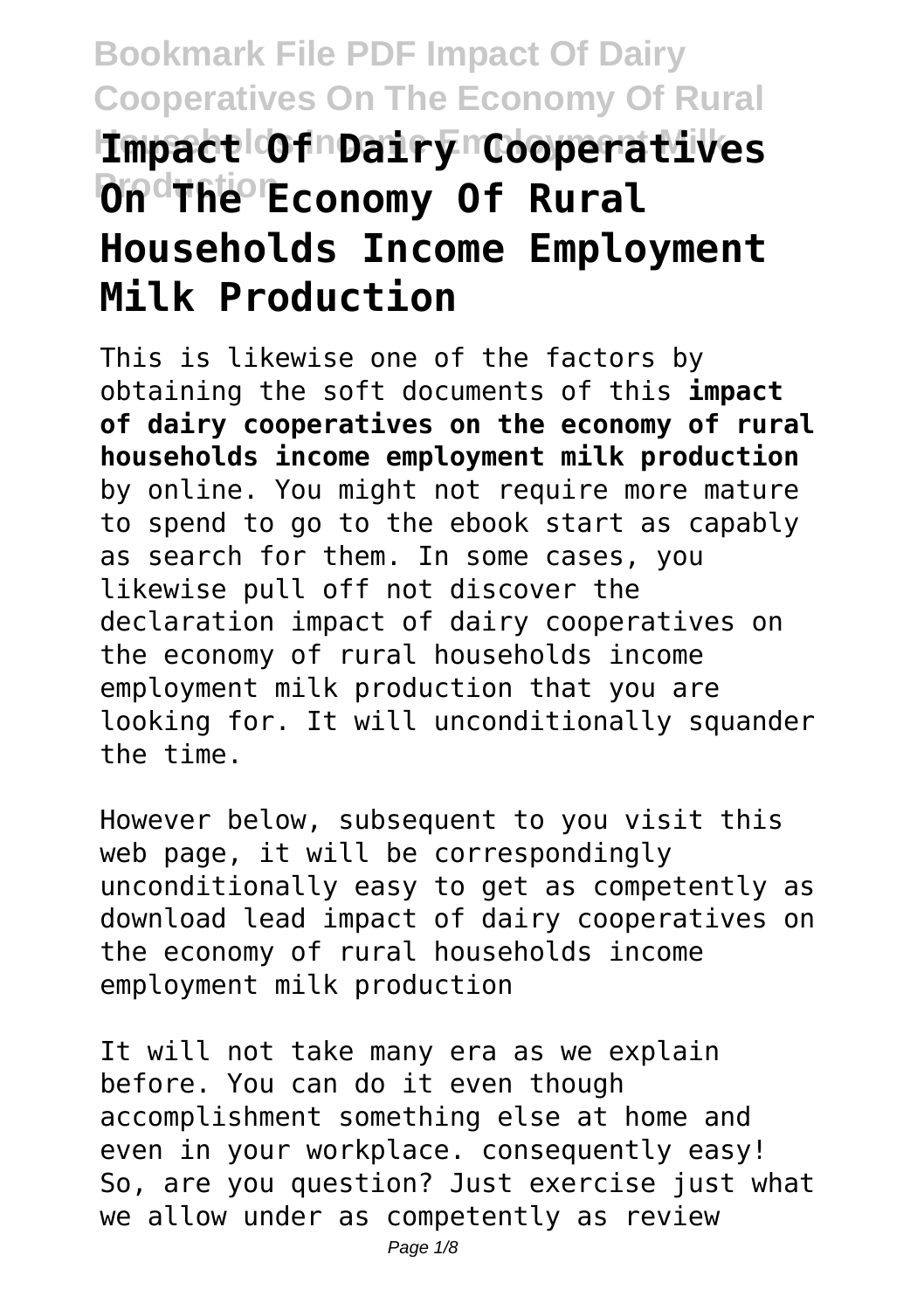$\texttt{limpack}$  of dairy cooperatives yon the economy **production** what you in imitation of to read! **of rural households income employment milk**

*Impact of COVID-19 on the dairy community Dairy Cooperatives Impact of COVID-19 on the dairy community* 7. Dairy Cooperatives *Future and development prospects for milk cooperatives in India by Dr Verghese Kurien* New book improves knowledge of climate change impacts on Pacific crops, livestock \u0026 forestsKCC Loan Process|Kisan Credit Card|Crop Loan|PM Kisan KCC India Year Book 2020 for UPSC Preliminary Examination: Agriculture and Rural Development *Empowerment through Cooperatives : A Case of Women Cooperatives in India Burnett Dairy Cooperative* **S5 Co-op - Legal Environment for** Co-operatives - Manju - Class 1 ROWLI -Feedstuffs and Impact on Nutrient Metabolism Climate Change in the Pacific: FOOD**What is a Co-operative?** *'Our work is powerful': Rural women's cooperatives cultivate a brighter future How does climate change affect animals? | Global Ideas* Southern Rhythm backgrounding operation *ADD/ADHD | What Is Attention Deficit Hyperactivity Disorder? Agriculture After Globalization - Dairy West's Feeding Your Mind Virtual Learning Series Ojoba Women's Cooperative | Shea Butter | Lush* PM Modi meets the film fraternity to celebrate Bapu's 150th birth anniversary | Behind The Scenes | Tucker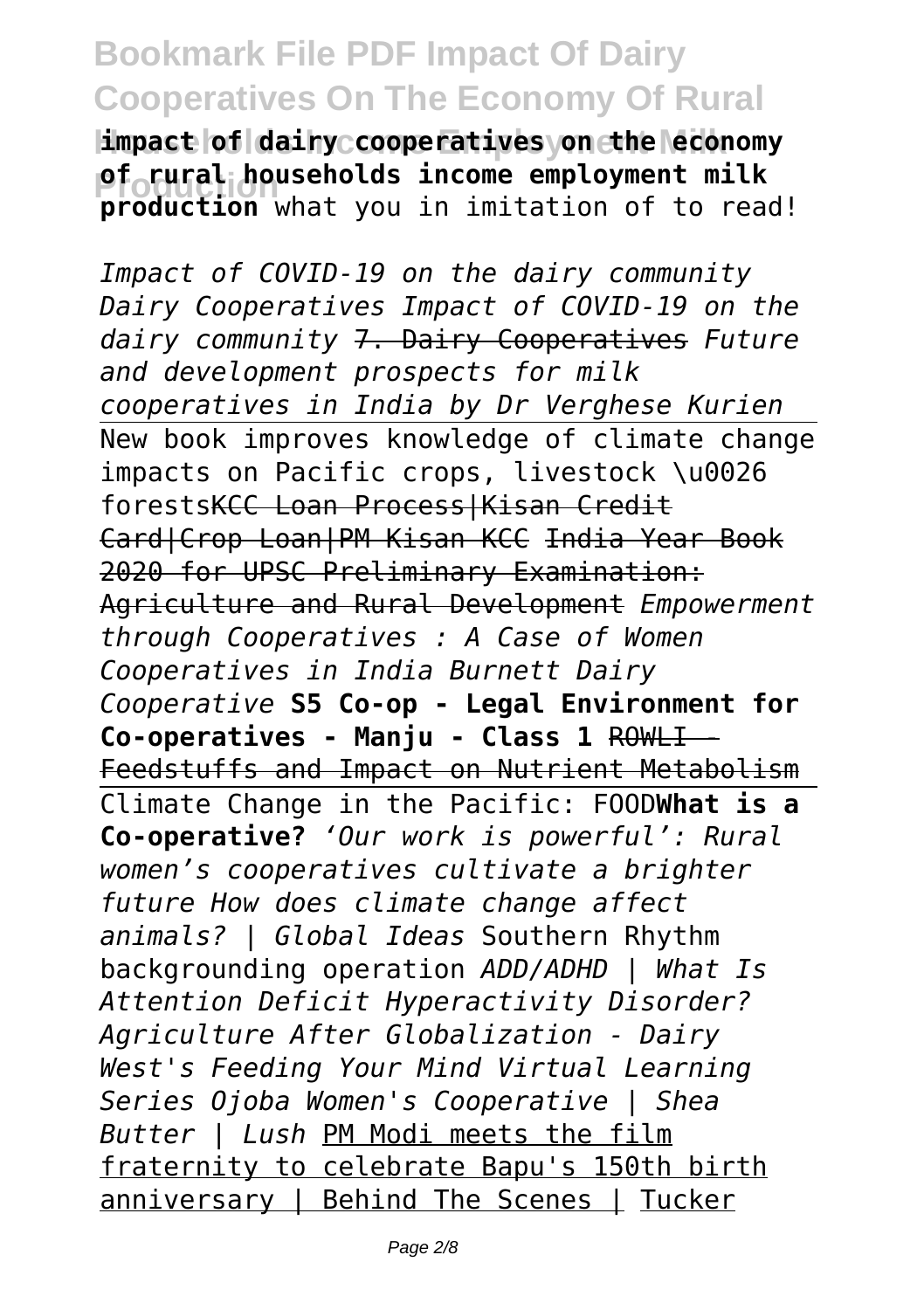Carlson reacts to Donald Trump winning the **Presidency THE CORRENT AFFAIRS DAILY TALK IN**<br>MALAYALAM DATED DECEMBER 2nd by TOBY SARATH 5 presidency **THE CURRENT AFFAIRS DAILY TALK IN** *Ways Nutrition can Impact ADHD Symptoms* **All Things Co-op: Esteban Kelly, US Federation of Worker Cooperatives** The Future of American Artisan Cheese Webinar - Introduction to Cooperatives Education Series *Restoring Health, Glyphosate, and Healing the Gut | ZACH BUSH, M.D. | Positive University Let's Chat About Dairy | by Registered Dietitian Nutritionist* Dairy Market Monday's- Anup Singh *Impact Of Dairy Cooperatives On* Dairy cooperatives have played an important role to improve the economy of milk producers' in different regions of the country. It has not only provided organized network of milk marketing to the rural households, but also provided the crucial technical inputs like provision of artificial insemination, health services and feed inputs.

*Impact of Dairy Cooperatives on the Economy of Rural ...* Pursuant to a congressional request, GAO provided information on the limited antitrust exemption provided to agricultural cooperatives under the Capper-Volstead Act, particularly as it pertains to the dairy industry.GAO found that: (1) technological advances have improved dairy operations and expanded dairy farmers' marketing opportunities since enactment of the act; (2)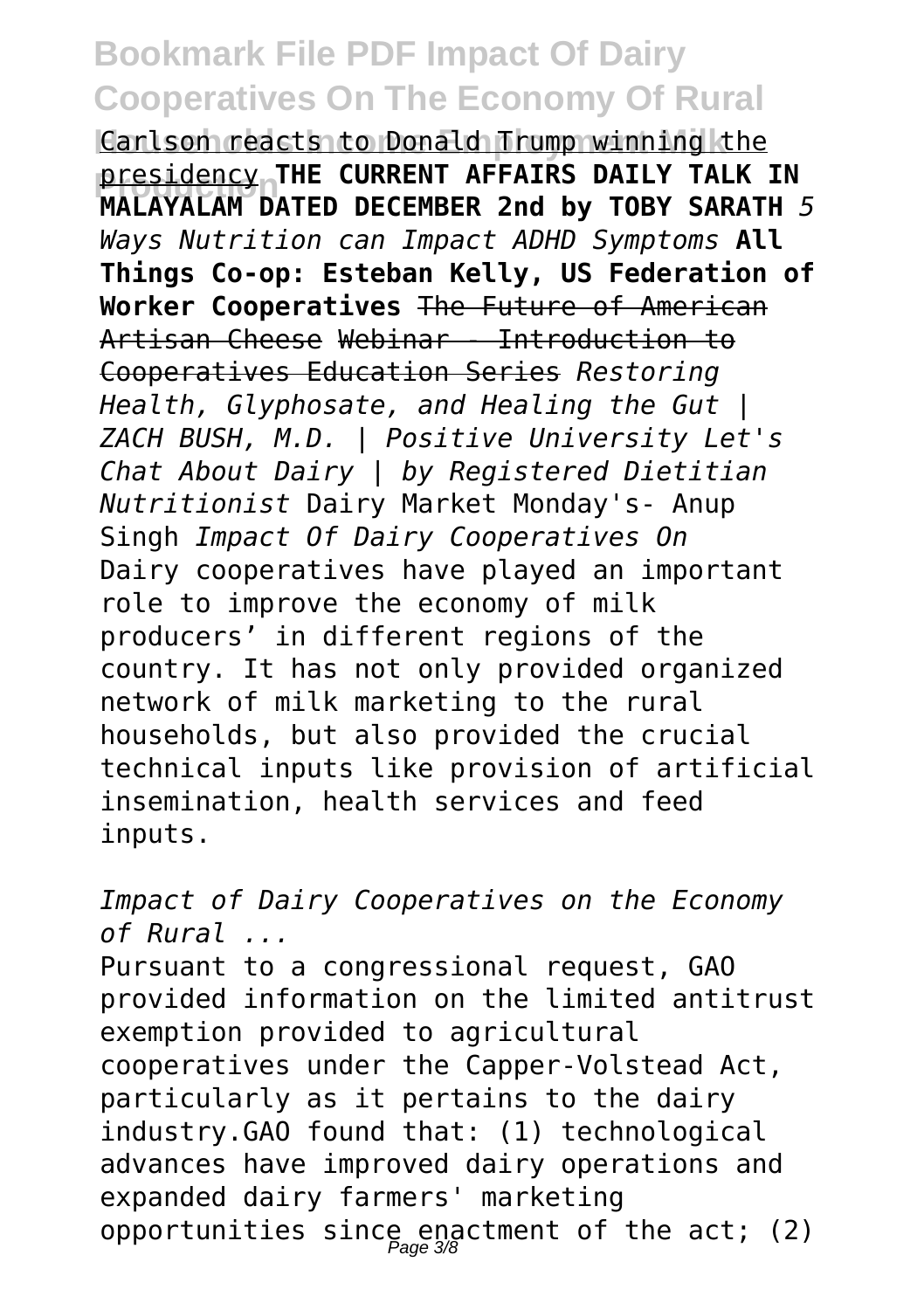**|federal milk price intervention through a** dairy price support program and a milk<br>marketing arder program reduced dairy marketing order program reduced dairy ...

### *U.S. GAO - Dairy Cooperatives: Role and Effects of the ...*

Dairy cooperatives perform a wide range of services for the benefit of their member farmers, and different cooperatives can provide different services. Services that dairy cooperatives provide can include • negotiating with dairy processors on behalf of farmers for price and other terms of sale, such as quality and timing of delivery;

*GAO-19-695R, Dairy Cooperatives: Potential Implications of ...*

The Impact of Dairy Cooperative on Women Empowerment —A Case of KISHAN Dairy Coop in West Bengal, India — Sarker Manish and Hideki Tanaka Graduate School of Biosphere Science Hiroshima University Japan Abstract: India produces only five percent of the total quantity of milk produced this amount is too

#### *The Impact of Dairy Cooperative on Women Empowerment*

impact of dairy cooperatives on income and employment generation of milk producers in alwar district (rajasthan) The results of the study clearly indicated that average net income was significantly higher(Rs.13,285.30) in the member group than non-member group (Rs.3,602.75).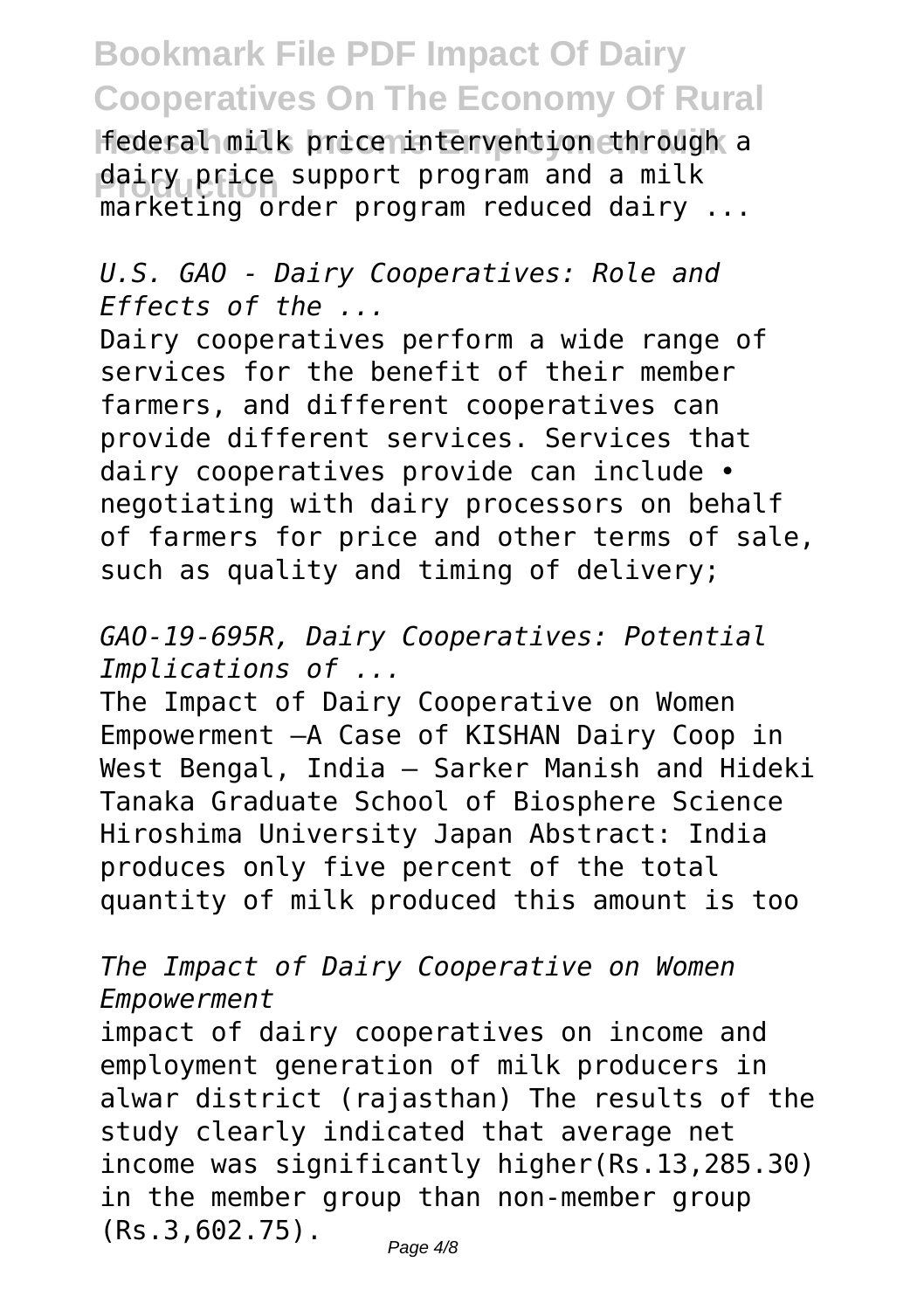**Bookmark File PDF Impact Of Dairy Cooperatives On The Economy Of Rural Households Income Employment Milk Production** *IMPACT OF DAIRY COOPERATIVES ON INCOME AND EMPLOYMENT ...*

However, the pandemic has disrupted the dairy industry, and is precisely the reason why dairy farmers have to make such a drastic decision. According to experts, the biggest hit has come from the...

*The Coronavirus Pandemic is Making U.S. Dairy Farmers Dump ...*

Impact to Cooperatives by Paul Neiffer on Tue, 01/07/2020 - 09:45 This post was written by Rebecca Smith, CLA's Director of Cooperative Tax. On December 20th the President signed into law The ...

*Impact to Cooperatives - AgWeb* As in 2017, 17 dairy cooperatives made the "Top 100" list for 2018 business volume (Table 1). Business volume was down for 11 dairy co-ops on the list, led by a \$1.1 billion decline for Dairy Farmers of America. A few co-ops were able to boost business volume from the year before.

#### *How did your dairy co-op rank among top 100 U.S. cooperatives?*

Currently, most dairy farmers who are members of cooperatives do not have the opportunity to cast individual and confidential ballots when it comes to voting on changes to FMMO milk pricing rules, which could be regional or national in scope and likely impact all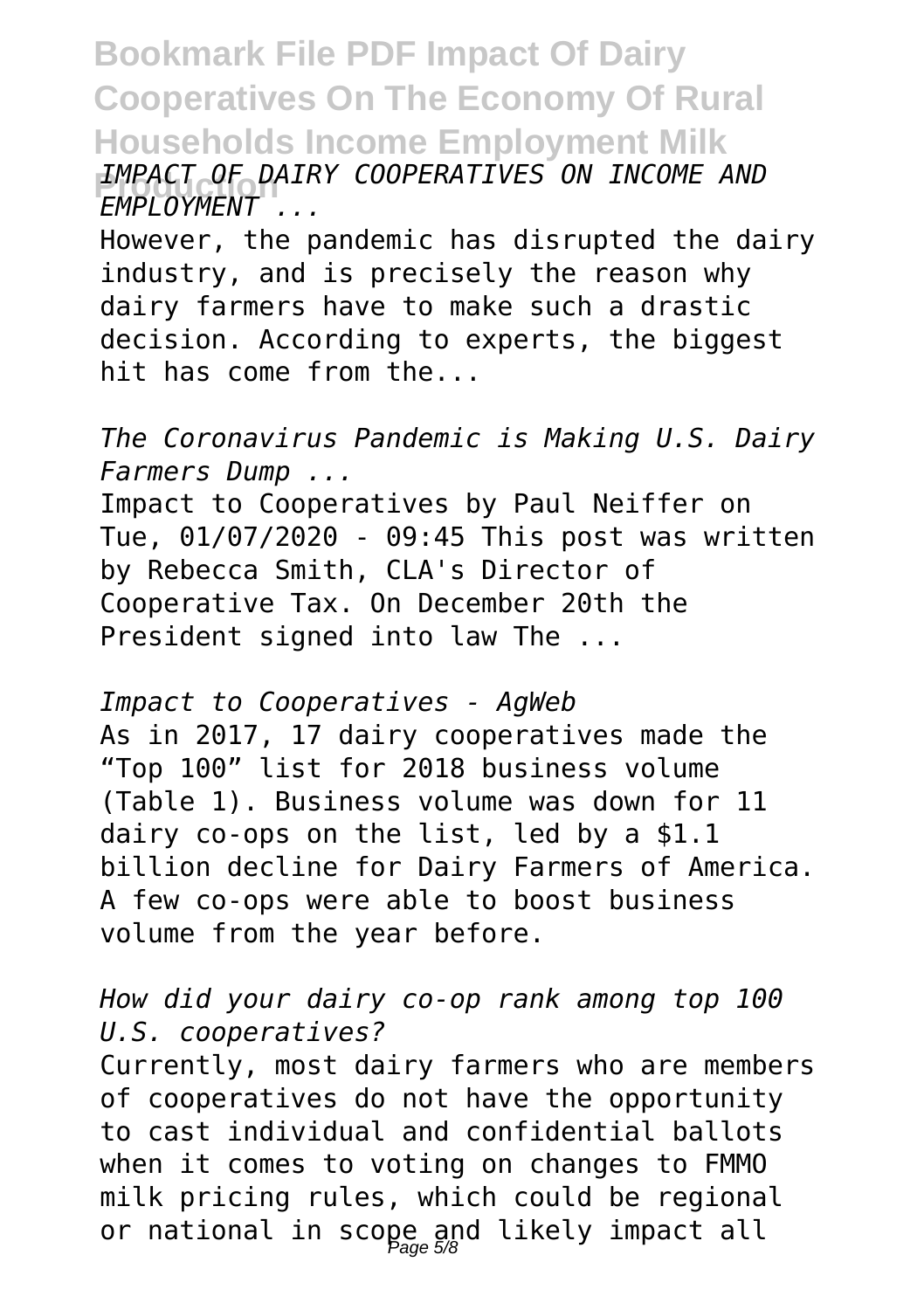**Members of the dairy industry, from the** processor down to the farmer.

*Dairy Farmers Deserve a Voice and a Vote on Policy That ...*

Impact of New Generation Cooperatives on Their Communities" (Trechter et al., 2001). "New Generation Cooperatives: Case Studies Expanded 2001" focuses on the developmental process, factors leading to success or failure, challenges, some discussion on lessons learned, and community impacts. The book, "A Cooperative Approach to Local

*United States Measuring the Economic Impact of Cooperatives*

of the dairy cooperatives had low scores in the dimensions of financial health, access to dairy inputs and services, engagement with output markets, and member loyalty. This affected their value proposition to current and potential members. • 47% of the dairy cooperatives were in the systems development sustainability stage

*PERFORMANCE OF DAIRY COOPERATIVES IN RWANDA: OUTCOMES OF ...*

A decade ago (even more recently in some places), coffee shops had, at most, one nondairy milk alternative, and it was usually soy. Things have certainly changed.

*Non-Dairy Milk Alternatives Are Experiencing A 'Holy Cow ...*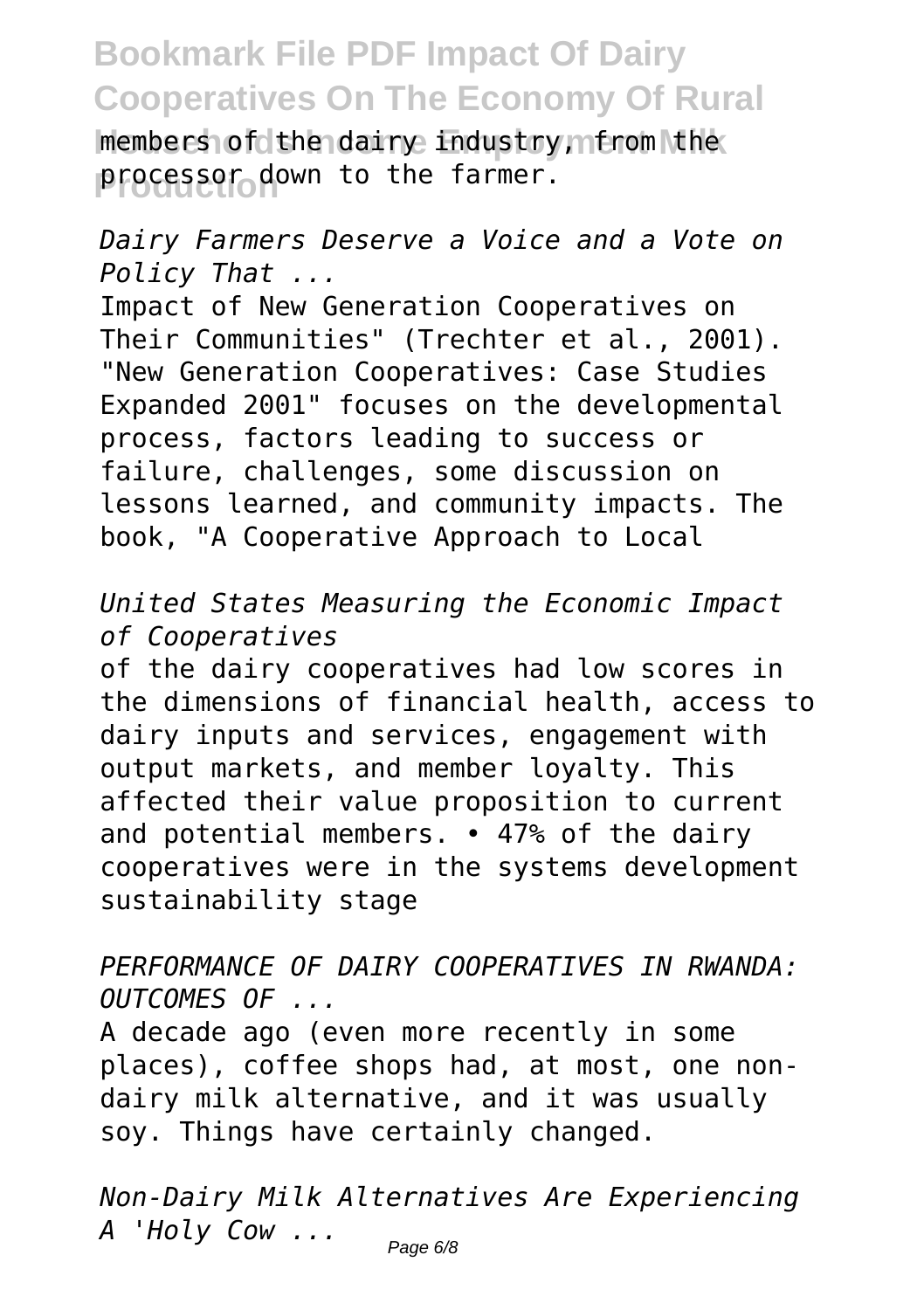Notable developments include considerable **Production** a growing role for dairy cooperatives. Output foreign investment in the dairy industry and of milk is growing rapidly in such countries and presents a major source of income growth for many farmers.

#### *Dairy - Wikipedia*

We find that membership in either women-only or mixed-gender cooperatives has a positive impact on intra-household decision-making power. In particular, members of mixed-gender cooperatives gain significantly more power over decisions regarding dairy production, compared to members of women-only cooperatives.

*Does cooperative membership matter for women's empowerment ...*

Impacts Results of the case study research will create a knowledge base for cooperative managers, directors, and members to make more informed decisions about strategically positioning their cooperatives in current and future markets. The ultimate impact would be to improve economic returns to New York dairy farmer-members.

*The Decision to Merge: Case Studies of New York Dairy ...* The first recorded dairy and cheese cooperatives were organized in 1810, and cooperatives for other agricultural commodities followed. These early cooperative